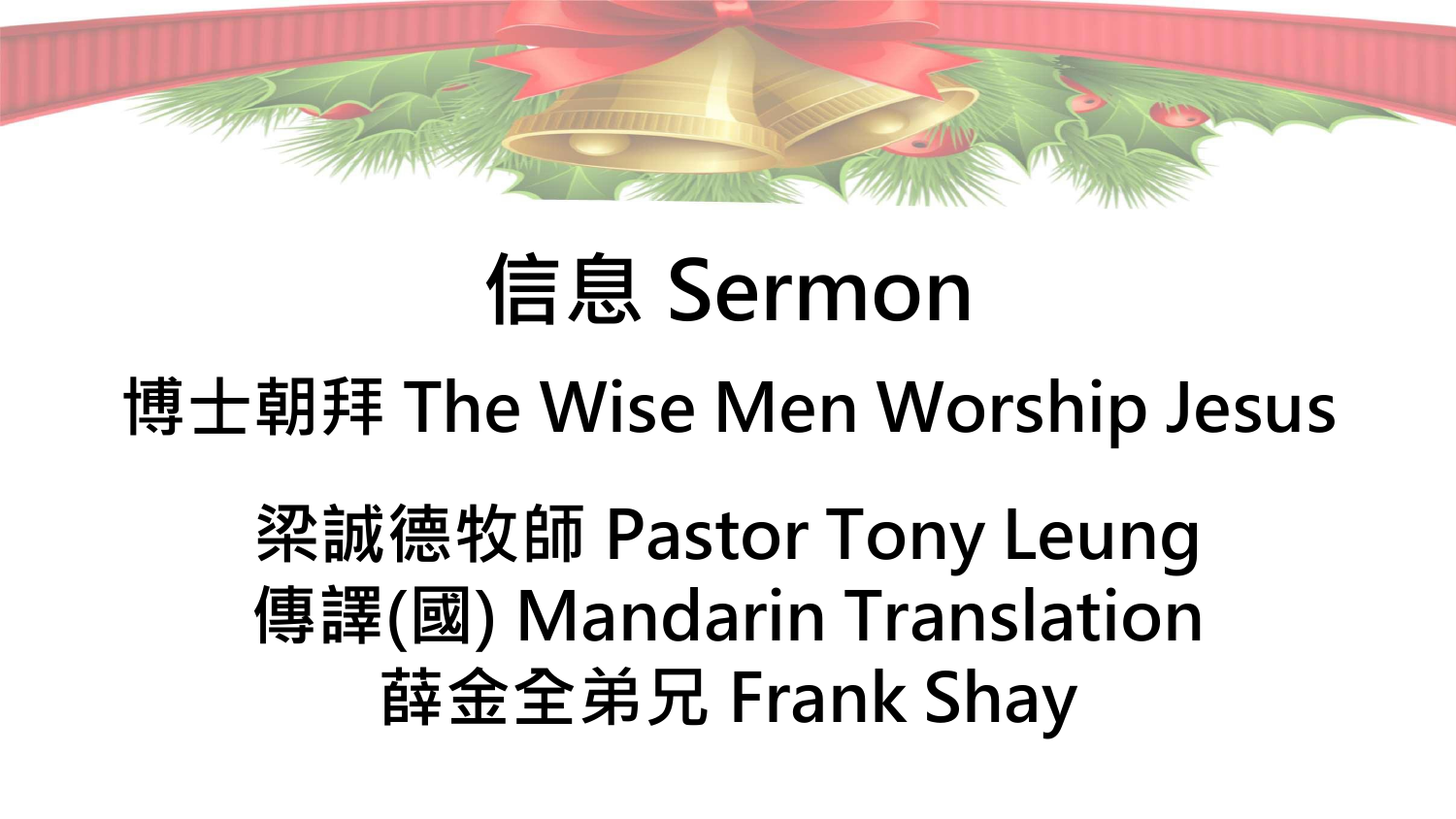# **博 士 朝 拜** THE WISE MEN WORSHIP JESUS

## 馬太福音 MATTHEW 2:9-12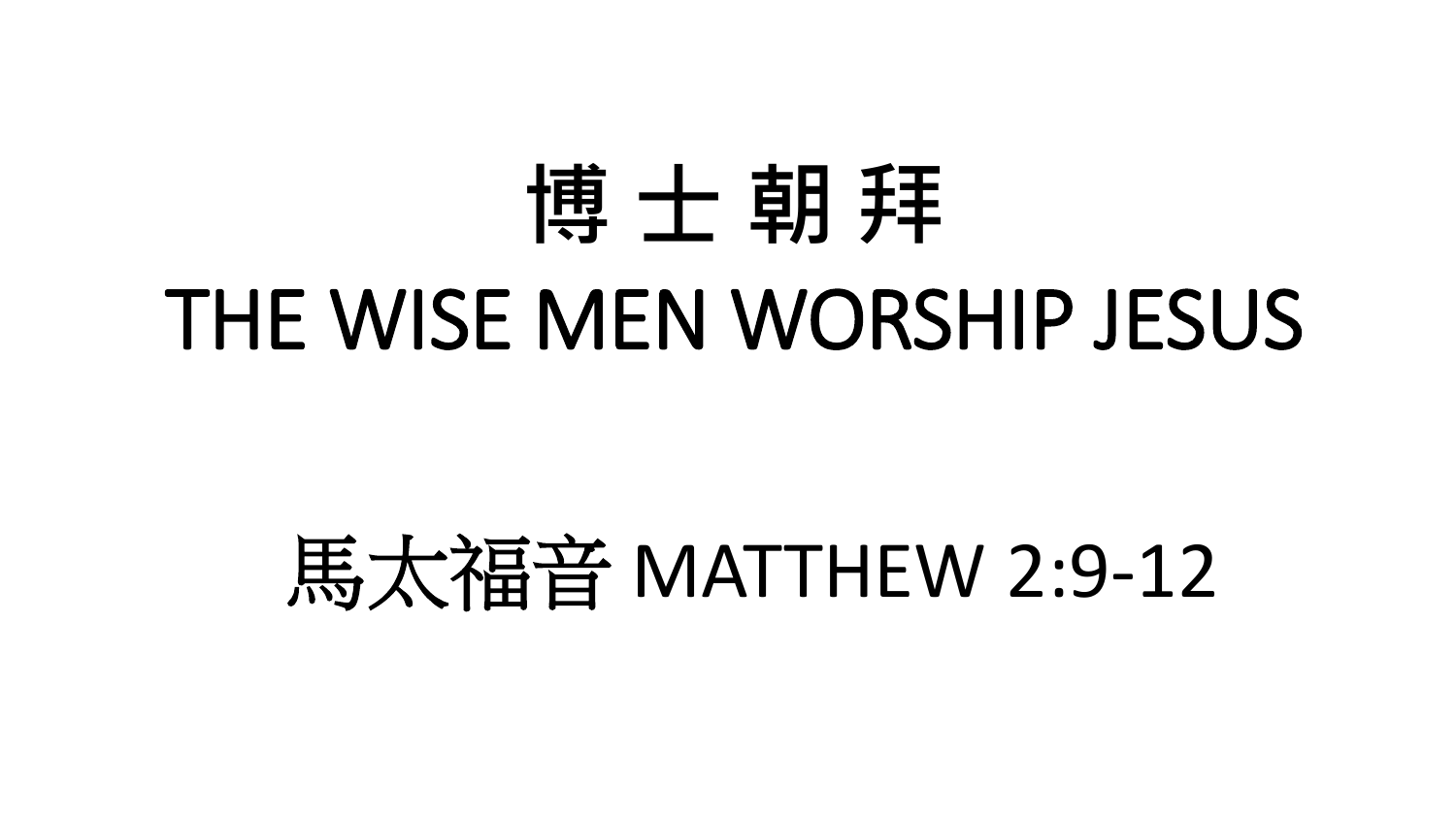1. 博士是誰 **Who are they?**

術 士 **(**魔術師,國師,天師**) Magi (magician)** 星 象 學 家 **(**星相家,占星家**) Astrologists** 聰 明 人 **(**智者**) Wise men <sup>10</sup>**敬畏耶和華是智慧的開端,認識至聖者便是聰明。 The fear of the LORD is the beginning of wisdom, and **the knowledge of the Holy One is insight. (**箴 **Prov. 9:14)**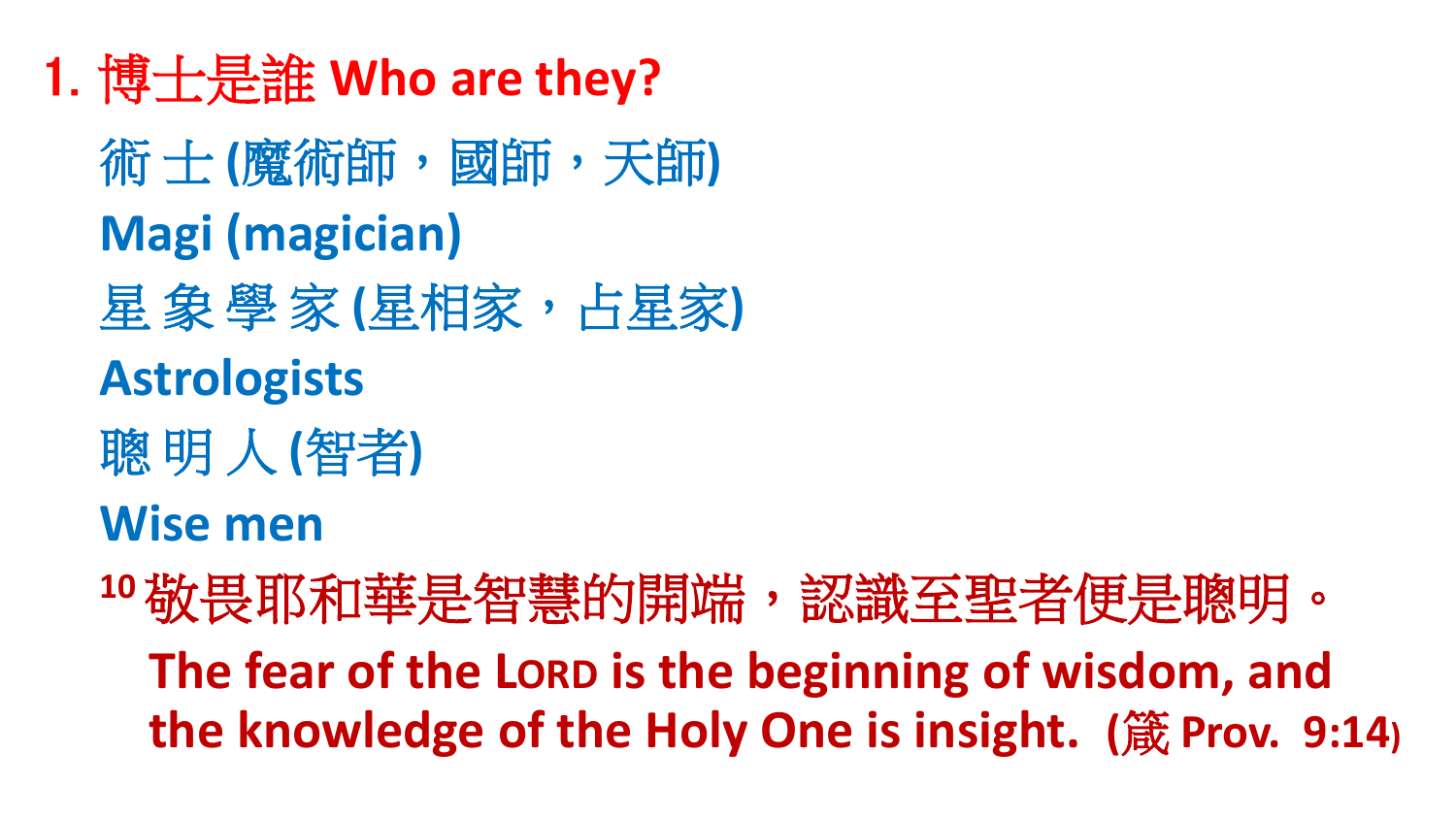2. 他們看見那星 They saw the star (vv. 9-10)

**"**放光的星宿,你們都要讚美祂**! " Stars declare the glory of God (**詩**Ps 148:3)**

**"**我 **(**耶穌**)** 就是 **…** 那明亮的晨星。**" Jesus is the bright morning star... (Rev. 22:16)**

耶穌已折斷重軛和它的鎖鏈讓信徒自由做神的工作 **Jesus has already broke the yoke & its chains so we are free to do God's work.**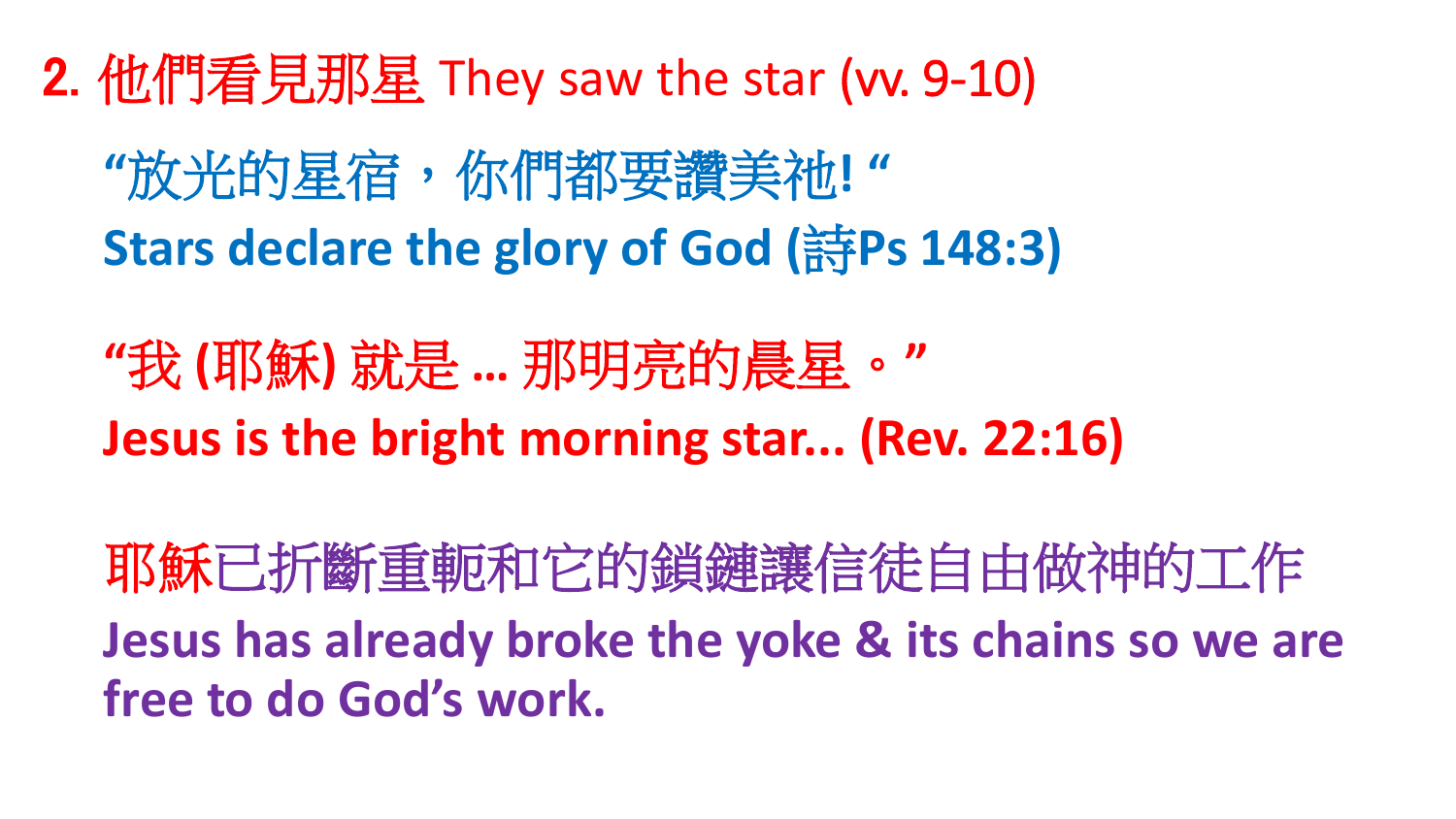- 3. 他們敬拜救主 They worshiped the savior (v. 11)
	- **<sup>3</sup>**所積蓄的一切智慧知識都在祂 **(**耶穌**)** 裡面藏著。
	- **" <sup>3</sup>… In Christ (Jesus) are hidden all the treasures of wisdom and knowledge… (**西 **Col. 2:3)**
	- **<sup>9</sup>**因為神本性一切的豐盛,都有形有體地居住在 基督 **(**耶穌**)** 裡面;
	- **<sup>9</sup> For in him the whole fullness of deity dwells bodily (**西 **Col. 2:9)**
	- 外邦博士的敬拜 見證 耶穌是救贖祂子民的王 **Their worship witnessed this king who will save**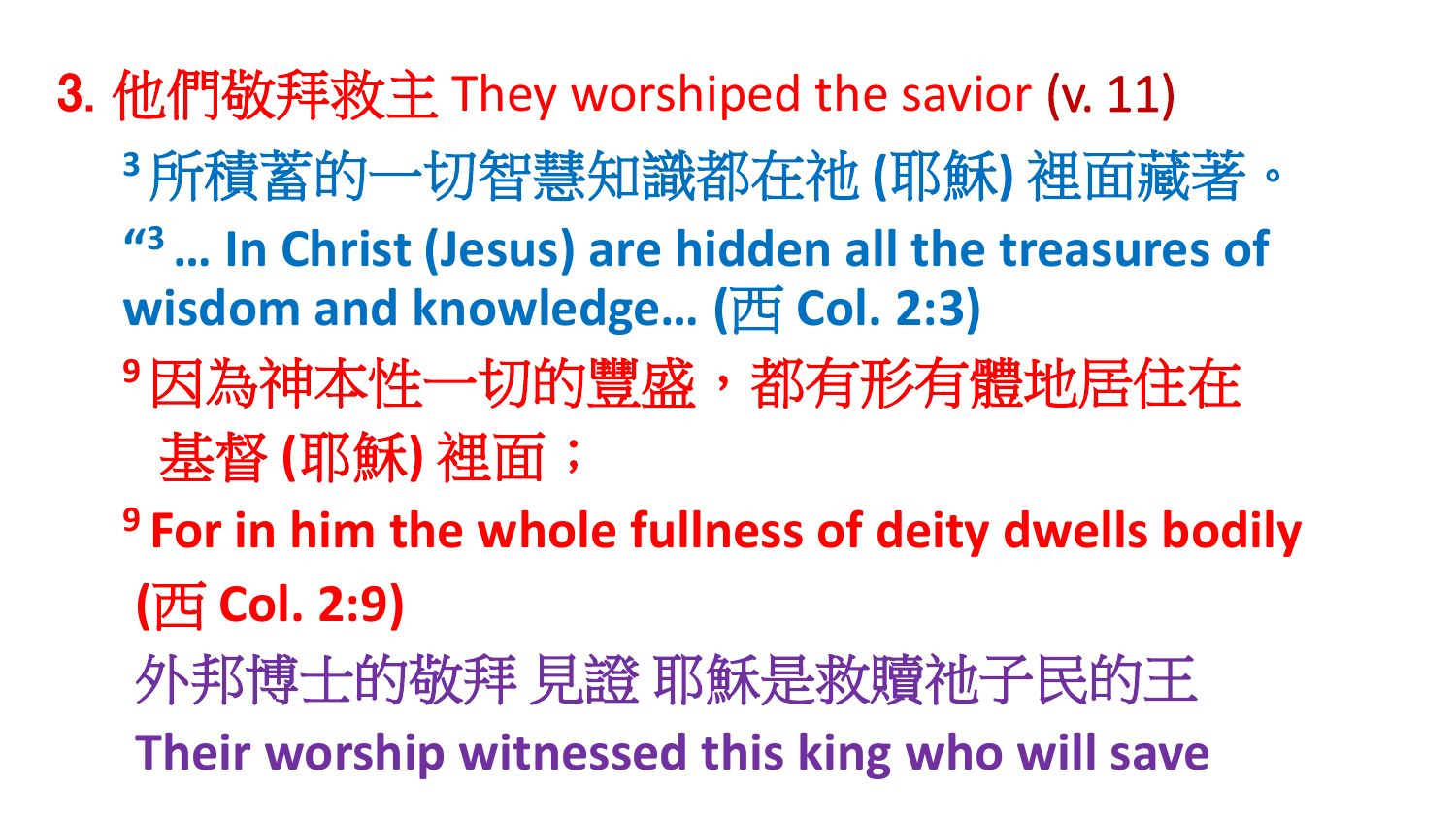- 4. 他們開始作夢 They got the dream (v. 12)
	- 睡夢中被勸告改道回家
	- **Wise men had dream to change their route home**
	- 聖經有記載許多人作夢 **God gave people dreams in the Bible**
	- 耶穌給祂的信徒不是夢 **Jesus gave His disciples no dreams**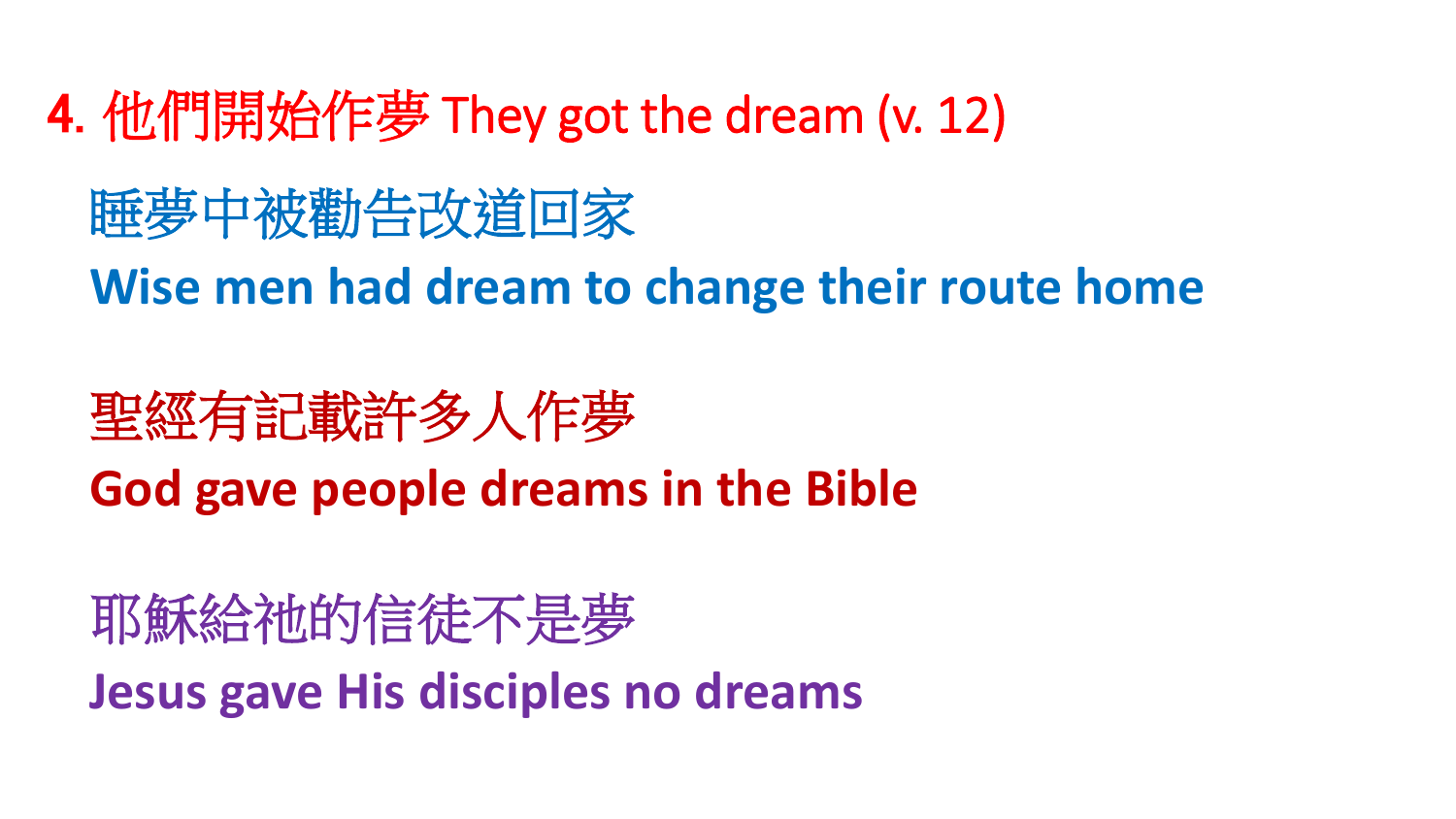5. 祂們同作門徒 They make more disciples

遵行祂留下的大使命

**Carry out His great commission (**太 **Mt. 28:19-20)**

祂要與祂的門徒同在 **He promised to be with His disciples** 

讓我們同作祂的門徒 **Let's be discipled together**